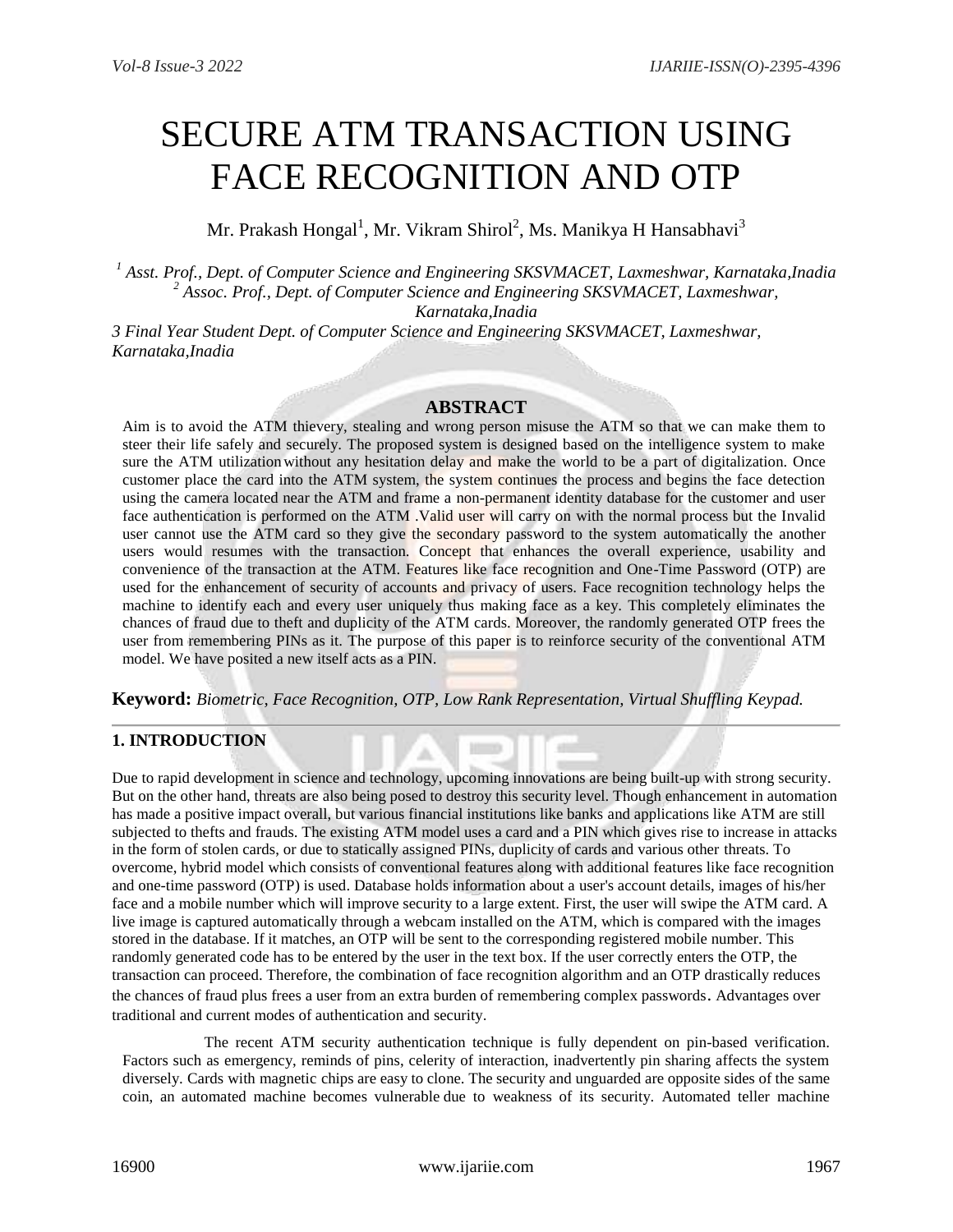manufactures go on strengthening and adding security features of Automated teller machine so then customer can carry out banking transactions hassle free and without any fear of siphoning of amount from their account and the same frauds works with similar speed to crack the innovated security feature so that they can have access over the Automated teller machine to exploit the accounts of bank customers.

The main Motivation of this paper is to reinforce security of the conventional ATM module. We have postulate a new concept that enhances the overall experience, usability and convenience of the transaction at the ATM. Features like face recognition and One-Time Password (OTP) are used for the intensify of security of accounts and privacy of users. Face recognition technologyhelp out the machine to recognize each and every user uniquely thus making face as a main key. This completely dispose the chancesof fraud due to larceny and duplicity of the ATM cards. To Develop the ATM system where LRR algorithm will be used for face detection of the user while authenticating the genuine user of the account. System will also have the other option for login i.e. Another user.

#### **1.1 Existing System**

The existing ATM system authenticates transactions via the card and PIN based system. Thereafter, it grants access to bank transactions. The ATM system compare the PIN entered as opposed to the stored authorization PIN for every ATM user. Theneed for a novel simple as well as secure method of access is thus mandatory. In the present work, PIN is generated by user and this PIN is made available to the ATM system by the means of a (SIM) Subscriber Identity Module in the user's Mobile Phone. This PIN can be trapped by any user and can be led to fraud. If there is a match the system validate the user and grants access to allservices available via ATM. If there is a mismatch the user authentication process aborts and the user is given two more lucky chance to enter the correct PIN. If the inaccurate PIN is entered the card gets blocked and retained by the ATM. Nowadays fingerprint have been performed in a few ATM system, but it can also lead to cheating. Hackers use the thieved fingerprint easily to break into the security system.

#### **1.2 Proposed System**

In order to provide authentic security solution to the people, the concept of ATM security system based on face detection is come up. The Area of work is basically intent on Design and Implementation of Face Detection based ATM Security System using LRR algorithm. Limitations of existing system are conquered in our proposed system. In order to make any transaction, system will provide choice to process. First Self user, where in system will ask for "Detect Face" and allow to proceeding transaction if it be a match of with Image store in banks database apart from that system will decline the transaction after couple of warnings. For Guest User, where in system will ask for "OTP" and allow to process transaction if Guest User enter the correct OTP which has been sent to authorized User.



**Fig.1.**System Architecture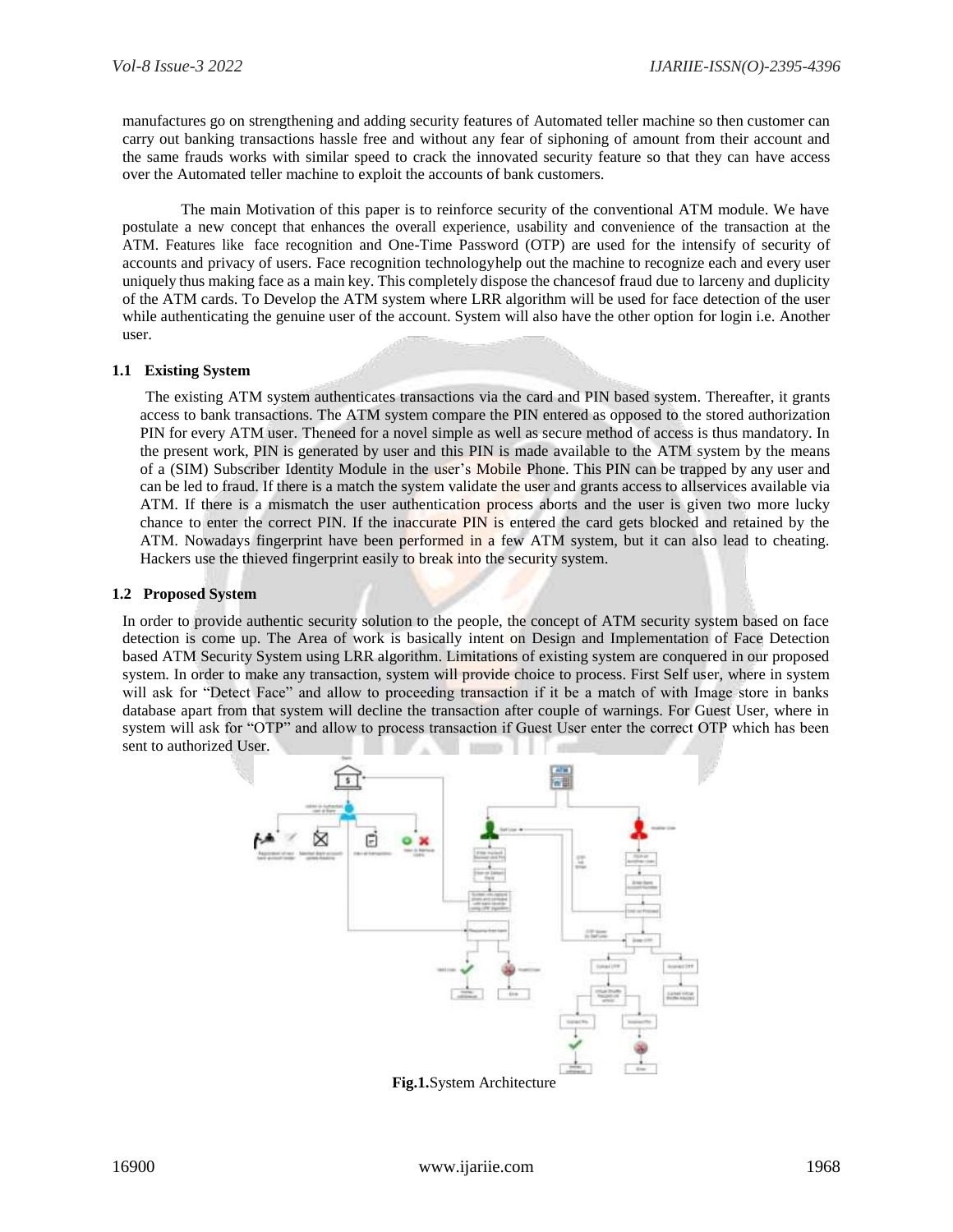# **2. MODULES**

**2.1 Administration Module:-** Here in Bank Admin module, the admin can create his/her account by adding up his personal information and also his profile photo. The admin is able to view all the users of the bank. The users can make transactions i.e. deposit the amount, withdrawal of the money. Also the admin has the access to remove the users and the users are able to see their transactions easily. The user of bank has the ability to make changes in his/her existing account i.e. old phone number to new phone number, change his/her pin number, update their email id, also they have to update their profile photo after six months for better security.

## **2.2. ATM Module :-**

Here in ATM module, there are 2 sub-modules:

## **I) Self User:**

In Self User, their is only access for the authorized users of the bank. They self user has to be registered and he/she must have their account number and password, but for the security purpose we have added the feature like Face Recognition for reducing the frauds .So once the user enters his/her account number and password, click a live photo screen, the user's photo will be captured and for that we are using the Low Rank Representation Algorithm. Now once the image is compared with live photo and database saved photo the results with be shown. If the user is valid they will be able to do the withdrawal of money and if invalid they won't be able to do the withdrawal and will be showed as error. User can change his/her PIN if they want to.

#### **II) Guest User:**

For Guest User i.e. person sent by the self user for his/her withdrawal of money. For guest user he/she need the Account Number of this user. First when they select on another user, they have to enter self user's account number. Once proceeded there will be a OTP sent to the self user and now this OTP has to be entered correctly for the further process, so self user will give his OTP to guest user and once guest user enters it correctly, then screen will show a shuffled keypad where they have to enter self user's PIN for withdrawal of amount. Also if the OTP is incorrect the virtual shuffled keypad will be locked and it will show as error. So same will happen if the PIN is incorrect it will throw a error message.

# **2.3 Purpose and benefits of using face recognition and OTP in ATM**

Face recognition finds its application in a variety of fields such as homeland security, criminal identification, human-computer interaction, privacy security, etc. The face recognition feature inhibits access of account through stolen or fake cards. The card itself is not enough to access account as it requires the person as well for the transaction to proceed. Eigenface based method is used for the face recognition. However, the drawback of using eigenface based method is that it can sometimes be spoofed by the means of fake masks or photos of an account holder. To overcome this problem 3D face recognition methods can be used. However, its computation cost is high and requires large storage space which makes it very difficult to store information about a large number of users and 3D masks can also be used to spoof the 3D facial recognition based model. 3D printing is mostly used for such attacks. These drawbacks can be easily overcome by using One-Time passwords (OTP). OTP ensures that the user is authentic by sending the randomly generated 6-digit code to the registered mobile number of the corresponding account holder. In addition, the user will not have to remember PIN. It prevents the fraudulent attacks like:

# **2.3.1 Eavesdropping**

The ATM card or PIN of a user can be spied upon and can be accessed easily by obtaining the card by faulty means. This can lead to some serious consequences.

## **2.3.2 Spoofing**

There is a possibility that, when a user enters the PIN during the transaction process, a hacker fakes as the authorized site and prompts the user to re-enter PIN due to a system error. When a user complies with the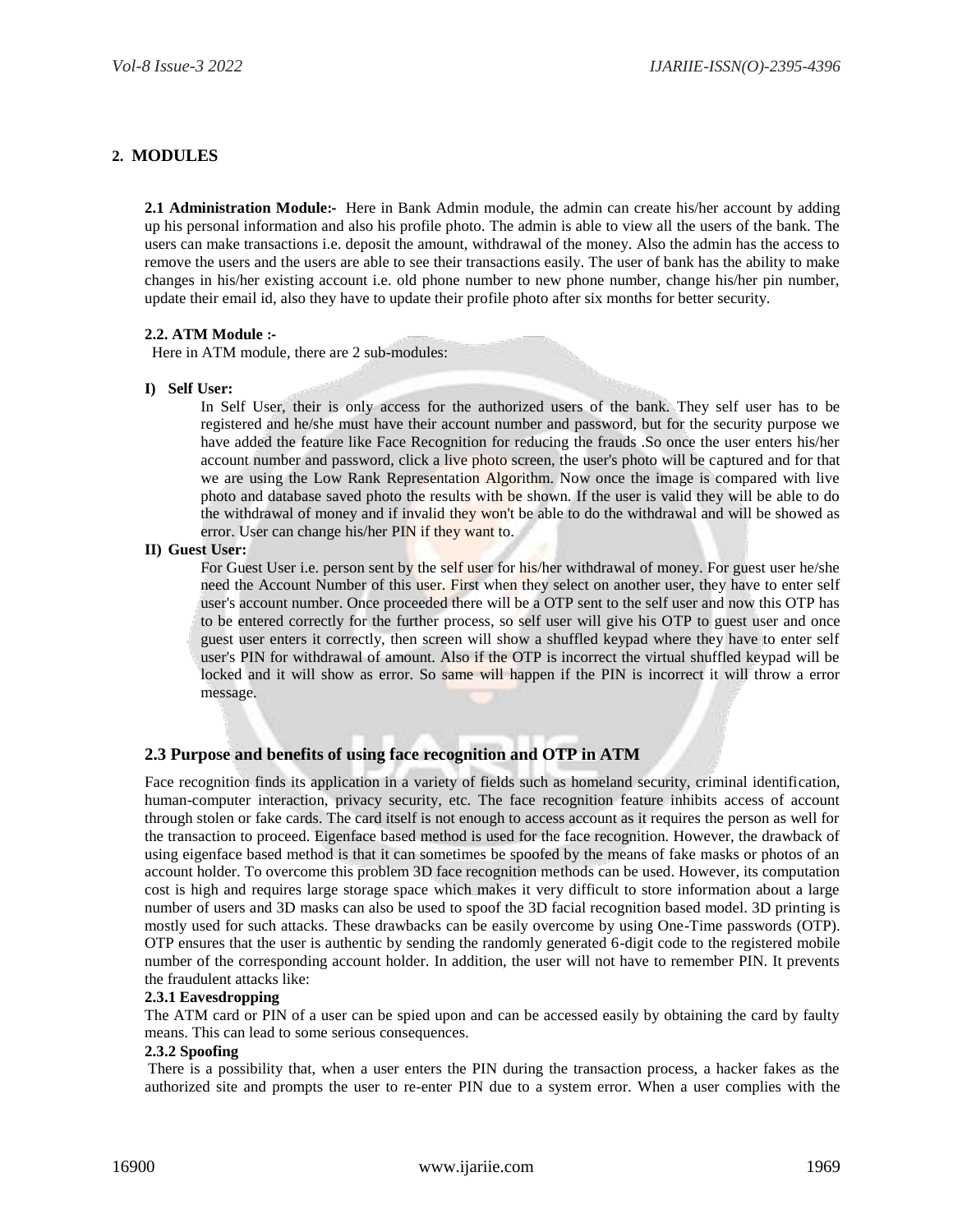instruction the hacker stores the data and uses it for his future peccadilloes intentions. This man-in-the-middle (hacker) attack is futile because new password is temporarily assigned in every new transaction.

## **2.3.3 Brute-force attack**

Using the brute force, if we try to crack the current static four digit PIN it can be done in 9999 attempts, thus weakening the security. In our model a 6-digit code is sent to a registered number, thus increasing the security and reducing the chances of cracking the code using brute force.

# **3. Biometrics Comparison**

| <b>Biometrics</b> | Cost   | Accuracy | Performance | Flaws               | Stability |
|-------------------|--------|----------|-------------|---------------------|-----------|
| Iris              | High   | High     | High        | Lighting            | High      |
| Retina            | High   | High     | High        | <b>Glasses</b>      | High      |
| Face              | Medium | Medium   | Medium      | Beard, glasses, age | Medium    |
| Fingerprint       | Low    | Medium   | Medium      | Dirt, dryness       | High      |

**Table-1**:Comparison of biometric technologies

# **3.1 Face detection and recognition**

At this stage a user simply needs to look into the camera installed on ATM. If the user is recognized, then OTPis sent to user's mobile phone. We have seen thefts in ATM like the criminal entering into the room and forcing the user to access his or her account. To overcome this problem we have found a simple solution; if more than one facesare detected by the machine then the account gets temporarily locked. This additional feature is simple yet effective. Therefore, this system ensures that transaction is proceeded only when user alone is accessing the machine.

In general, face recognition techniques can be divided into two groups based on the face representation they use:

## **1 Appearance-based:**

It uses holistic texture features and is applied to either entire face or only to the specific regions in face image. Principal Component Analysis (PCA), Independent Component Analysis (ICA) and Linear Discriminate Analysis (LDA) fall under this category.

#### **2 Feature-based:**

It uses geometric facial features (mouth, eyes, nose, etc.) and geometric relationships between them.

Our model uses Principal Component Analysis. To build eigenfaces, good data is required for component matching. The eigen faces are ordered from largest to lowest, where the eigenfaces having larger eigenvalue finds greater variance as compared to those having less eigenvalue. From this set of eigenfaces only first K of them are selected which exhibits most of the unique properties. An advantage of PCA to other methods is that the 90% of the total variance is contained in 5-10% of the dimensions.

## **3.2The Purpose of using PCA:**

1.Time taken for computation is very less as it considers only the essential components from images.

2. Based on multiple face images as input, i.e. it considers multiple input images of each person with different expressions and under different lightening conditions.

3.Demands less storage space for storing dataset.

4. Smaller database representation since only the trainee images are stored in the form of their projections on areduced basis.

5.Reduced dimensions increase the efficiency of the process.

**3.2.1 Working of face recognition Technique:**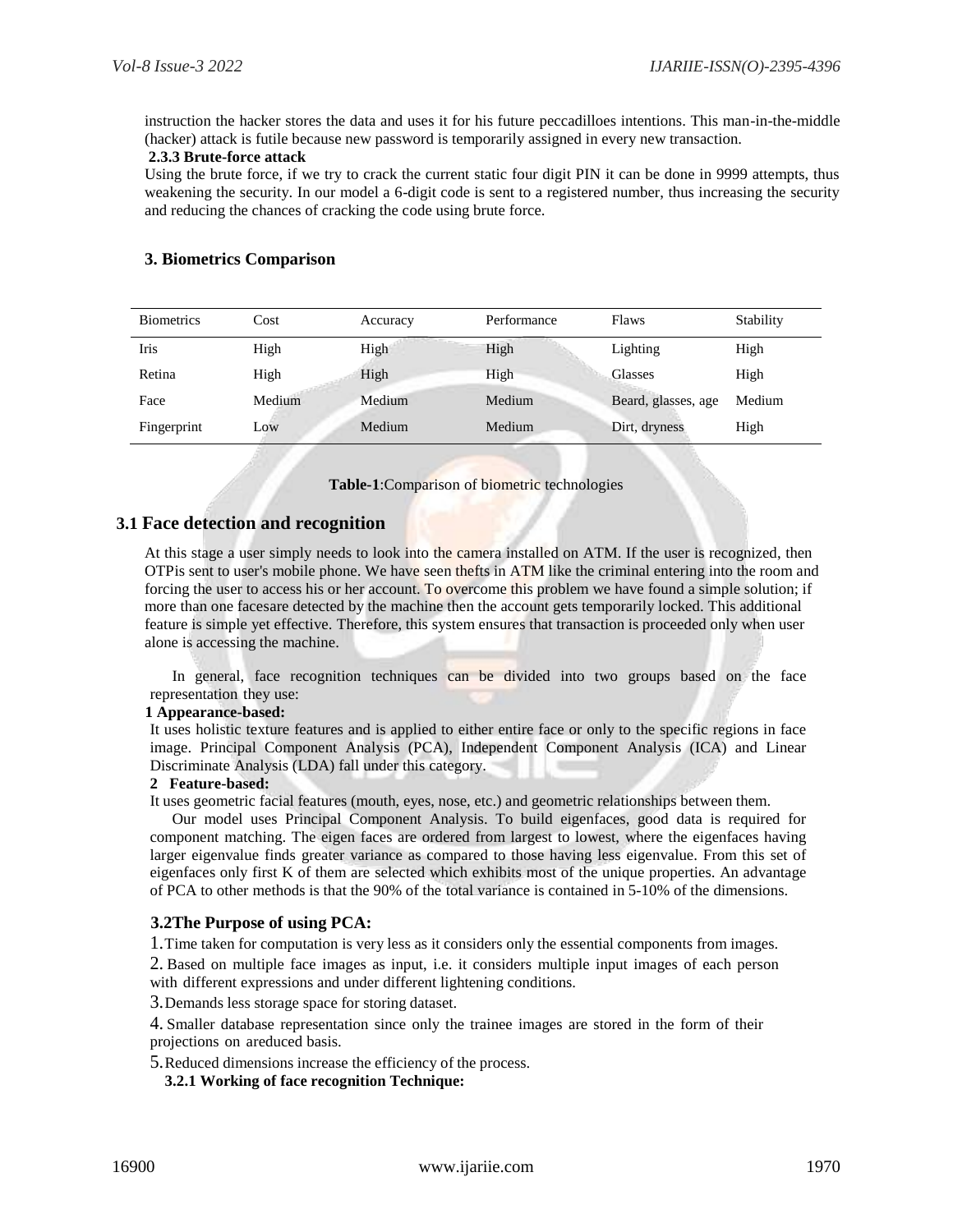#### **3.2.2Eigenfaces Initialization:**

This process can only be performed by the authorized people in the bank. When a customer creates an account he/she needs to provide images. This can be done by capturing his/her image from webcam in the bank. The accountant captures some images and stores them to the database which has label as account number associated to each of them.

For training of images in the database, each image in a data set is resized such that each of them has the same dimensions for example N×N. Each image is converted into face vector forms. The face vectors have dimensions of  $N^2 \times 1$ . Each face vector is normalized i.e. common features from all the face vectors are removed. This is done by calculating the average face which contains features of all the face vectors and subtracting it from each of the face vectors. The matrix A is formed which contains these face vectors and is represented as:

 $A = [\phi_1, \phi_2, \phi_3, \dots, \phi_M]$  and has dimensions

of  $N^2\times M$ . where,

 $\phi_k$  - Face vector obtained after subtracting average face.M - Total number of face vectors used for training.

Eigenfaces are calculated from the covariance matrix by dimensionality reduction technique (wherein the eigenfaces are calculated by covariance matrix with reduced dimensionality) which is given by the formula:  $C=A^{T}A$  (1)

It has dimensions of  $M \times M$ . Therefore M eigenfaces, each of size M are calculated by simple matrix multiplication. From these  $M$  eigenfaces only  $K$  of them (the principal components) are selected heuristically (by artificial intelligence) which contain the most unique and vital information and discards the remaining which contain redundant or noisy information without much loss of the valuable information. The original eigenfaces are calculated from these K eigenfaces by the pre multiplying matrix A with each of the K eigenfaces. This method reduces the computation time and noise from input images. These eigenfaces contribute to the formation of images in the data set. The original image is calculated by multiplying weights(w<sub>1</sub>, w<sub>2</sub>, w<sub>3</sub>...) with the corresponding eigenface and adding them, then the average face is added to it which was subtracted earlier. Therefore, each image in a dataset is represented by a weight vector  $\Omega$ , which is the eigen face representation of the i<sup>th</sup> face.

#### **3.2.3 Eigenfaces Recognition:**

Once the card is swiped, then following process takes place:

1.Capture the image from the webcam and detect face from it. If more than one face us captured in an image, then temporary block the access of account for security and privacy reasons. If only one face is captured, then continue the process (step 2).

2. Resize the face to the standard dimensions of  $N \times N$ .

3.Convert the input face into face vector.

4.Normalize the face vector.

5.Project the normalized face vector onto the eigen space.

6.Calculate the weight vector of input image.

7.Calculate the distance between the input weight vector and all the weight vectors of the training set.

8.If the distance is less than the threshold value, the person is identified and the transaction can proceed or else thetransaction cannot proceed.

Introduction related your research work Introduction related your research work Introduction related your research work Introduction related your research work Introduction related your research work Introduction related your research work Introduction related your research work Introduction related your research work Introduction related your research work Introduction related your research work Introduction related your research work Introduction related your research work Introduction related your research work.

## **4 OTP working:**

For implementing OTP, we will make use of GSM modem to send SMS (an OTP) to user's mobile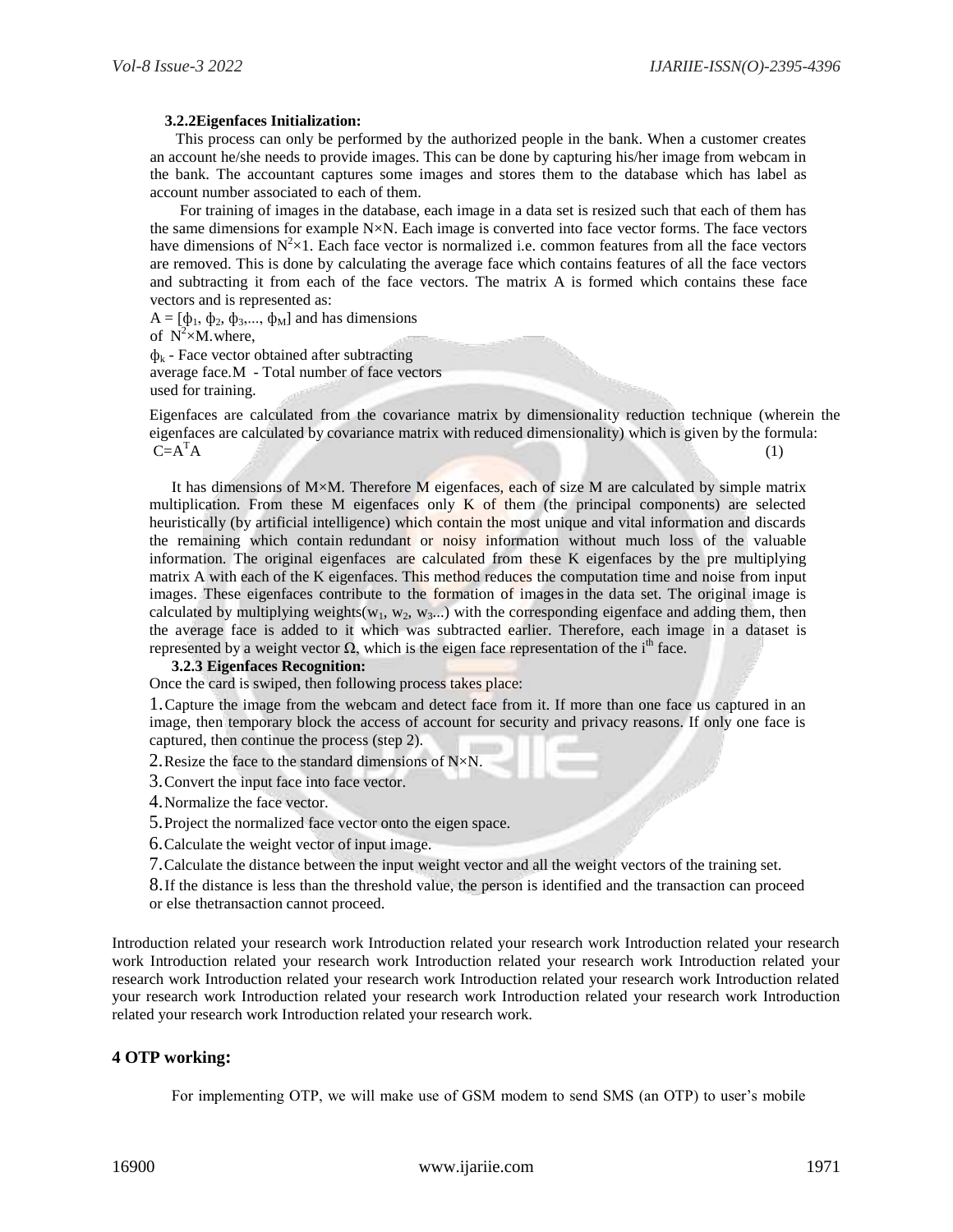number. The idea to use mobile phones is preferred over e-mail because the people in rural areas have simple phones which can receive text messages but have no internet connections and e-mail facilities. Since mobile phones are ubiquitous, we intend to use mobile phones so that everyone can take the benefit of the new proposed system. The user will receive OTP immediately after passing the face recognition test. Once OTP is received user has to enter the code which is of 6-digit. User gets three chances to enter the code. If the code is entered incorrectly in three consecutive attempts account gets temporarily blocked and notification is sent to registered mobile number. This feature is added in order to restrict the fraudulent means of attacking the account of a user by wearing masks or in rare cases, if unauthorized user's face mistakenly matches authorized user's face.

#### **4.1 Random Number Generation:**

Generation of sequence of Pseudo-Random Numbers,  $(Y_n)$ :

$$
Y_{n+1} = (a \times Y_n + C) \mod(m) \tag{2}
$$

Choices of a (multiplier), C (increment) and m (modulus) are important because random numbers generated will be in sequence if not handled properly.

#### **4.2 Proposed Random Number Generation Formula:**

The drawback of the above random number generator is that the sequence has a finite number of integers and the

sequence gets repeated over a period of time<sup>11</sup>. Therefore, we have modified the formula by applying the same random number generator formula to 'C' and this value is substituted in the random number generator's increment. So the new random number generator formula will be:

 $C = (b \times X_n + d)$  $mod(m)X_{n+1} = C$  $Y_{n+1} = (a \times Y_n + C) \mod(m)$  (3)

The random number(Y<sub>n+1</sub>) generated will be the OTP. The value of 'm' should be a large prime number in orderto distinct unrelated numbers. Though the overhead is increased due to computation, but the repetition of a sequenceis completely eliminated.

#### **4.3 Cryptographic Hash Function**

Various Cryptographic hash functions are used to improve the security level. We have chosen MD5 also known as Message Digest because it is widely used hash function. Since, it is the fastest cryptographic hash function, it is convenient to use MD5 and is mostly accepted by a wide variety of platforms.

#### **4.4 Steps:**

1.A 6-bit OTP is generated using the random number generator technique.

2.This OTP generated is texted to a user's mobile phone number.

3.This OTP undergoes MD5 hashing technique thus converting it into encrypted form and is temporarily storedin the database which will be erased after one minute.

4.The user will have to enter the OTP within one minute time limit.

5. The user's entered OTP again undergoes similar hashing technique and is compared with the storedtemporary encrypted OTP value in database.

6.If it matches, then the transaction can be proceeded.

7.Steps 1-5 are repeated for every new transaction.

## **5 How will the model help to prevent the theft**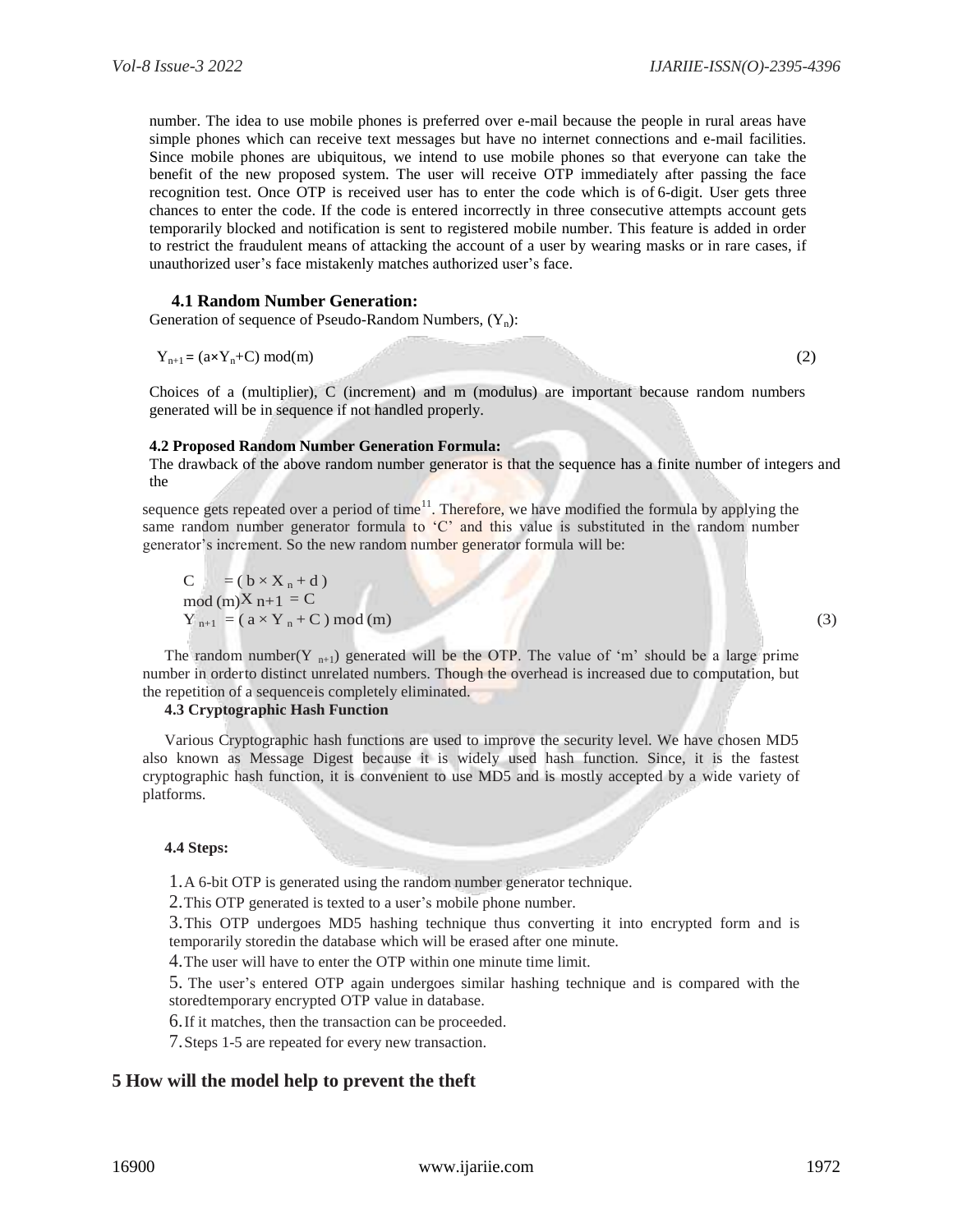Our proposed system's linear dependency of three phases, i.e card requirement, face recognition and OTP plays a crucial role in preventing theft as explained below:

1.If a thief creates a duplicate card to access a user account, the thief's face will not match with user's face.

2.In rare cases, if the thief manages to match the user's face by using masks, then OTP will be sent to the user'sregistered number, which in turn will alert the user that someone is trying to access the account.

3. Suppose if a user's mobile phone is stolen, the user can deactivate the phone number by contacting the service provider which will prevent OTP to reach the stolen phone which will help to prevent unauthorized access to the account.

To break through these three phases, a thief needs to steal/duplicate cards, then match a user's face and.



**Fig-3:** Proposed model of ATM

# **7 Drawbacks of the model and how to overcome them:**

1.One of the major setbacks of this model is when the camera does not work properly or is damaged. Due to such technical abnormalities the transaction is hindered. However, to solve this problem, we have introduced a 'report' button on the screen during the face recognition phase. This notifies the authority of a bank and the problem can be resolved as soon as possible. In order to prevent unnecessary use of report button, detail of user is provided to the authority to identify the user who has reported the problem.

2.If the user does not receive OTP in short time after the face recognition phase, it can delay the transaction which in turn makes user impatient. To overcome this situation a 'resend OTP' button will be provided which will resend OTP.

3.The major drawback of this system is that if a particular network service is down, then it becomes impossible forthe user to receive OTP.

# **8 ADVANTAGES**